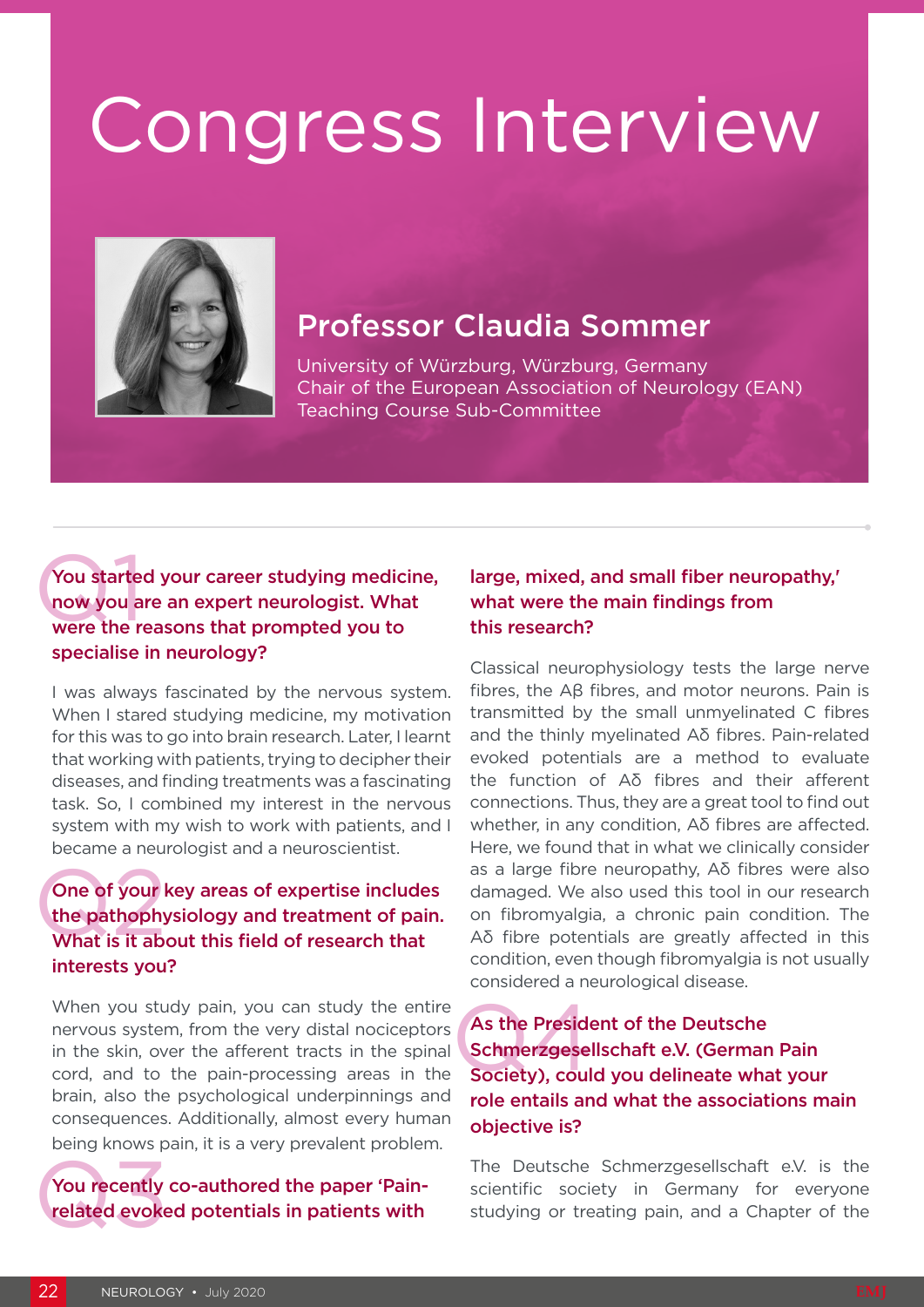*What I would like to achieve is that every participant who joins a teaching course finishes it really having learnt something that will help them in their clinical practice or research.*

International Association for the Study of PAIN (IASP). We are an interdisciplinary association, and our aim is to bring together specialists from all disciplines to improve patient care. For example, we provide information for patients and caregivers, we foster pain research, support young pain researchers and clinicians, work on guidelines, and organise an annual congress and a range of other regular activities to enhance the visibility of the problem of pain in society.

#### The Deutsche<br>aims to furth<br>networks. As The Deutsche Schmerzgesellschaft e.V. aims to further extend their partnership networks. As the president of the association, could you tell us about plans you have put in motion to achieve this?

We have networks with all related medical-scientific societies in Germany, for example with the German Neurological Society (DGN), the Anesthesiology Society (Deutsche Gesellschaft für Anästhesiologie & Intensivmedizin [DGAI]), and many more. Delegates from the societies form our "Fachbeirat," i.e., an advisory board that gives counsel to our leadership from the points of view of each speciality. Of course, we network with the patient associations in Germany and across Europe.

#### What respons<br>Teaching Cou<br>how does this What responsibilities does the EAN Teaching Course Sub-Committee have, and how does this fit into the bigger picture of EAN's goals?

The EAN Teaching Course Sub-Committee has several tasks. One is to plan the teaching courses, and this includes all the different formats at the annual EAN Congress. This is a major endeavour, in particular because we try to harmonise the teaching course content with the core curriculum of the European Board of Neurology (EBN), the knowledge that is required to pass the European Board exam in neurology. However, we are also in charge of the spring schools, autumn schools, EAN days, and other different educational formats that are spread out over the European countries over the course of the year, including the sub-Saharan Africa regional teaching course. Furthermore, we oversee the clinical fellowships and research fellowships.

#### In your role<br>Sub-Commit<br>achievement In your role as Chair of the Teaching Course Sub-Committee of EAN, what is the biggest achievement you wish to accomplish during your term?

During my term, we introduced a number of innovative course formats, such as the interactive sessions, the case-based workshops, and we